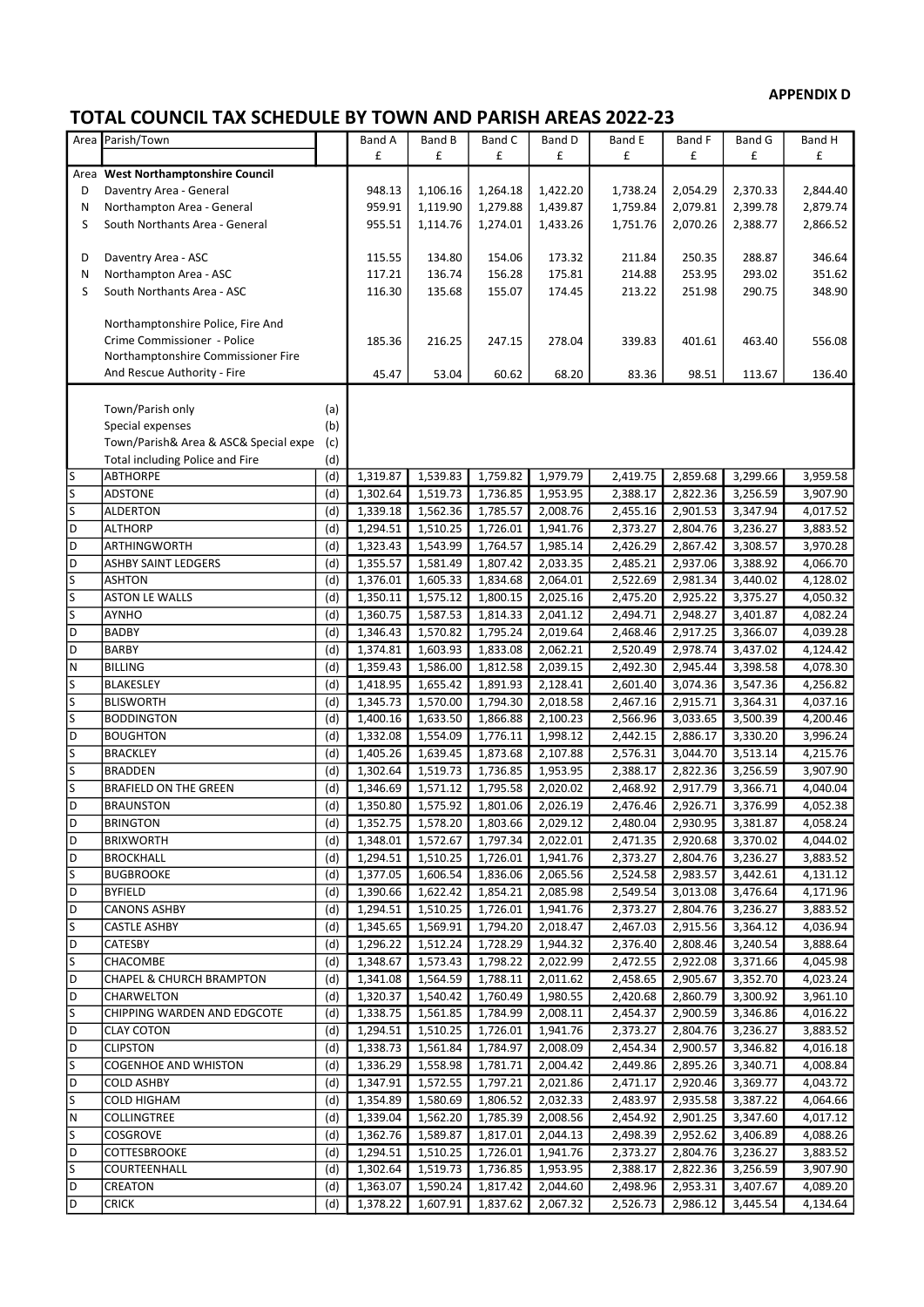|   | Area Parish/Town                |     | Band A   | Band B   | Band C   | Band D   | Band E   | Band F   | Band G   | Band H               |
|---|---------------------------------|-----|----------|----------|----------|----------|----------|----------|----------|----------------------|
|   |                                 |     | £        | £        | £        | £        | £        | £        | £        | £                    |
| S | <b>CROUGHTON</b>                | (d) | 1,385.67 | 1,616.59 | 1,847.55 | 2,078.49 | 2,540.39 | 3,002.25 | 3,464.16 | 4,156.98             |
| S | <b>CULWORTH</b>                 | (d) | 1,394.62 | 1,627.04 | 1,859.49 | 2,091.92 | 2,556.80 | 3,021.65 | 3,486.54 | 4,183.84             |
| D | <b>DAVENTRY</b>                 | (d) | 1,407.36 | 1,641.91 | 1,876.48 | 2,111.04 | 2,580.17 | 3,049.28 | 3,518.40 | 4,222.08             |
| S | DEANSHANGER                     | (d) | 1,348.65 | 1,573.40 | 1,798.19 | 2,022.96 | 2,472.52 | 2,922.04 | 3,371.61 | 4,045.92             |
| S | <b>DENTON</b>                   | (d) | 1,360.61 | 1,587.37 | 1,814.15 | 2,040.91 | 2,494.45 | 2,947.97 | 3,401.52 | 4,081.82             |
| D | <b>DODFORD</b>                  | (d) | 1,318.07 | 1,537.74 | 1,757.42 | 1,977.10 | 2,416.46 | 2,855.81 | 3,295.17 | 3,954.20             |
| D | DRAUGHTON WITH MAIDWELL         | (d) | 1,343.88 | 1,567.84 | 1,791.83 | 2,015.81 | 2,463.78 | 2,911.72 | 3,359.69 | 4,031.62             |
| N | <b>DUSTON</b>                   | (d) | 1,373.67 | 1,602.60 | 1,831.56 | 2,060.50 | 2,518.40 | 2,976.28 | 3,434.17 | 4,121.00             |
| D | <b>EAST FARNDON</b>             | (d) | 1,344.06 | 1,568.05 | 1,792.07 | 2,016.08 | 2,464.11 | 2,912.11 | 3,360.14 | 4,032.16             |
| D | <b>EAST HADDON</b>              | (d) | 1,339.73 | 1,563.01 | 1,786.30 | 2,009.59 | 2,456.17 | 2,902.74 | 3,349.32 | 4,019.18             |
| Ν | <b>EAST HUNSBURY</b>            | (d) | 1,359.74 | 1,586.36 | 1,812.99 | 2,039.61 | 2,492.86 | 2,946.10 | 3,399.35 | 4,079.22             |
| S | <b>EASTON NESTON</b>            | (d) | 1,302.64 | 1,519.73 | 1,736.85 | 1,953.95 | 2,388.17 | 2,822.36 | 3,256.59 | 3,907.90             |
| D | <b>ELKINGTON</b>                | (d) | 1,294.51 | 1,510.25 | 1,726.01 | 1,941.76 | 2,373.27 | 2,804.76 | 3,236.27 | 3,883.52             |
| S | <b>EVENLEY</b>                  | (d) | 1,354.99 | 1,580.80 | 1,806.65 | 2,032.47 | 2,484.14 | 2,935.78 | 3,387.46 | 4,064.94             |
| D | <b>EVERDON</b>                  | (d) | 1,349.27 | 1,574.14 | 1,799.02 | 2,023.90 | 2,473.66 | 2,923.41 | 3,373.17 | 4,047.80             |
| S | <b>EYDON</b>                    | (d) | 1,372.29 | 1,600.98 | 1,829.71 | 2,058.42 | 2,515.86 | 2,973.26 | 3,430.71 | 4,116.84             |
| N | <b>FAR COTTON &amp; DELAPRE</b> | (d) | 1,344.75 | 1,568.87 | 1,792.99 | 2,017.12 | 2,465.37 | 2,913.62 | 3,361.87 | 4,034.24             |
| S | <b>FARTHINGHOE</b>              | (d) | 1,345.07 | 1,569.24 | 1,793.43 | 2,017.60 | 2,465.96 | 2,914.30 | 3,362.67 | 4,035.20             |
| D | <b>FARTHINGSTONE</b>            | (d) | 1,327.68 | 1,548.95 | 1,770.24 | 1,991.52 | 2,434.09 | 2,876.64 | 3,319.20 | 3,983.04             |
| D | <b>FAWSLEY</b>                  | (d) | 1,294.51 | 1,510.25 | 1,726.01 | 1,941.76 | 2,373.27 | 2,804.76 | 3,236.27 | 3,883.52             |
| D | <b>FLORE</b>                    | (d) | 1,335.80 | 1,558.42 | 1,781.06 | 2,003.69 | 2,448.96 | 2,894.21 | 3,339.49 | 4,007.38             |
| S | <b>GAYTON</b>                   | (d) | 1,375.12 | 1,604.29 | 1,833.49 | 2,062.67 | 2,521.05 | 2,979.40 | 3,437.79 | 4,125.34             |
| S | <b>GRAFTON REGIS</b>            | (d) | 1,302.64 | 1,519.73 | 1,736.85 | 1,953.95 | 2,388.17 | 2,822.36 | 3,256.59 | 3,907.90             |
| S | <b>GRANGE PARK</b>              | (d) | 1,376.29 | 1,605.65 | 1,835.05 | 2,064.42 | 2,523.19 | 2,981.93 | 3,440.71 | 4,128.84             |
| Ν | <b>GREAT HOUGHTON</b>           |     |          |          |          |          |          |          |          |                      |
| D | <b>GREAT OXENDON</b>            | (d) | 1,373.13 | 1,601.97 | 1,830.84 | 2,059.69 | 2,517.41 | 2,975.11 | 3,432.82 | 4,119.38<br>4,093.56 |
| S |                                 | (d) | 1,364.52 | 1,591.93 | 1,819.36 | 2,046.78 | 2,501.63 | 2,956.46 | 3,411.30 |                      |
| S | <b>GREATWORTH</b>               | (d) | 1,346.61 | 1,571.03 | 1,795.48 | 2,019.91 | 2,468.79 | 2,917.64 | 3,366.52 | 4,039.82             |
| D | <b>GREENS NORTON</b>            | (d) | 1,388.73 | 1,620.16 | 1,851.63 | 2,083.08 | 2,546.00 | 3,008.88 | 3,471.81 | 4,166.16             |
|   | <b>GUILSBOROUGH</b>             | (d) | 1,363.94 | 1,591.26 | 1,818.59 | 2,045.91 | 2,500.56 | 2,955.20 | 3,409.85 | 4,091.82             |
| S | <b>HACKLETON</b>                | (d) | 1,401.42 | 1,634.97 | 1,868.56 | 2,102.12 | 2,569.27 | 3,036.38 | 3,503.54 | 4,204.24             |
| D | <b>HANNINGTON</b>               | (d) | 1,341.94 | 1,565.59 | 1,789.25 | 2,012.91 | 2,460.23 | 2,907.53 | 3,354.85 | 4,025.82             |
| Ν | HARDINGSTONE                    | (d) | 1,340.38 | 1,563.76 | 1,787.16 | 2,010.56 | 2,457.36 | 2,904.14 | 3,350.94 | 4,021.12             |
| D | HARLESTONE                      | (d) | 1,406.48 | 1,640.88 | 1,875.30 | 2,109.71 | 2,578.54 | 3,047.35 | 3,516.19 | 4,219.42             |
| D | <b>HARLESTONE MANOR</b>         | (d) | 1,384.70 | 1,615.47 | 1,846.26 | 2,077.04 | 2,538.61 | 3,000.16 | 3,461.74 | 4,154.08             |
| S | <b>HARPOLE</b>                  | (d) | 1,399.61 | 1,632.87 | 1,866.15 | 2,099.41 | 2,565.95 | 3,032.47 | 3,499.02 | 4,198.82             |
| S | <b>HARTWELL</b>                 | (d) | 1,360.21 | 1,586.89 | 1,813.61 | 2,040.30 | 2,493.71 | 2,947.09 | 3,400.51 | 4,080.60             |
| D | HASELBECH                       | (d) | 1,294.51 | 1,510.25 | 1,726.01 | 1,941.76 | 2,373.27 | 2,804.76 | 3,236.27 | 3,883.52             |
| D | <b>HELLIDON</b>                 | (d) | 1,300.18 | 1,516.86 | 1,733.57 | 1,950.26 | 2,383.66 | 2,817.04 | 3,250.44 | 3,900.52             |
| S | <b>HELMDON</b>                  | (d) | 1,349.38 | 1,574.26 | 1,799.17 | 2,024.06 | 2,473.86 | 2,923.63 | 3,373.44 | 4,048.12             |
| S | HINTON IN THE HEDGES            | (d) | 1,302.64 | 1,519.73 | 1,736.85 | 1,953.95 | 2,388.17 | 2,822.36 | 3,256.59 | 3,907.90             |
| D | <b>HOLCOT</b>                   | (d) | 1,358.46 | 1,584.85 | 1,811.27 | 2,037.68 | 2,490.51 | 2,943.31 | 3,396.14 | 4,075.36             |
| D | <b>HOLDENBY</b>                 | (d) | 1,294.51 | 1,510.25 | 1,726.01 | 1,941.76 | 2,373.27 | 2,804.76 | 3,236.27 | 3,883.52             |
| D | <b>HOLLOWELL</b>                | (d) | 1,340.99 | 1,564.48 | 1,787.98 | 2,011.48 | 2,458.48 | 2,905.47 | 3,352.47 | 4,022.96             |
| N | <b>HUNSBURY MEADOWS</b>         | (d) | 1,325.28 | 1,546.14 | 1,767.03 | 1,987.91 | 2,429.68 | 2,871.42 | 3,313.19 | 3,975.82             |
| D | KELMARSH                        | (d) | 1,294.51 | 1,510.25 | 1,726.01 | 1,941.76 | 2,373.27 | 2,804.76 | 3,236.27 | 3,883.52             |
| D | <b>KILSBY</b>                   | (d) | 1,360.30 | 1,587.01 | 1,813.73 | 2,040.45 | 2,493.89 | 2,947.31 | 3,400.75 | 4,080.90             |
| S | <b>KINGS SUTTON</b>             | (d) | 1,360.00 | 1,586.65 | 1,813.33 | 2,039.99 | 2,493.33 | 2,946.64 | 3,399.99 | 4,079.98             |
| Ν | KINGSTHORPE                     | (d) | 1,333.49 | 1,555.73 | 1,777.98 | 2,000.23 | 2,444.73 | 2,889.21 | 3,333.72 | 4,000.46             |
| S | KISLINGBURY                     | (d) | 1,344.03 | 1,568.01 | 1,792.03 | 2,016.03 | 2,464.05 | 2,912.03 | 3,360.06 | 4,032.06             |
| D | LAMPORT                         | (d) | 1,332.23 | 1,554.26 | 1,776.30 | 1,998.34 | 2,442.42 | 2,886.49 | 3,330.57 | 3,996.68             |
| D | <b>LILBOURNE</b>                | (d) | 1,433.12 | 1,671.97 | 1,910.83 | 2,149.68 | 2,627.39 | 3,105.09 | 3,582.80 | 4,299.36             |
| S | LITCHBOROUGH                    | (d) | 1,342.32 | 1,566.02 | 1,789.76 | 2,013.47 | 2,460.92 | 2,908.33 | 3,355.79 | 4,026.94             |
| S | LITTLE HOUGHTON                 | (d) | 1,356.61 | 1,582.70 | 1,808.81 | 2,034.91 | 2,487.12 | 2,939.30 | 3,391.52 | 4,069.82             |
| D | <b>LONG BUCKBY</b>              | (d) | 1,345.84 | 1,570.14 | 1,794.45 | 2,018.76 | 2,467.38 | 2,915.98 | 3,364.60 | 4,037.52             |
| S | MAIDFORD                        | (d) | 1,340.11 | 1,563.45 | 1,786.81 | 2,010.16 | 2,456.87 | 2,903.55 | 3,350.27 | 4,020.32             |
| S | <b>MARSTON ST LAWRENCE</b>      | (d) | 1,331.99 | 1,553.97 | 1,775.98 | 1,997.97 | 2,441.97 | 2,885.94 | 3,329.96 | 3,995.94             |
| D | <b>MARSTON TRUSSELL</b>         | (d) | 1,333.39 | 1,555.61 | 1,777.85 | 2,000.08 | 2,444.55 | 2,889.00 | 3,333.47 | 4,000.16             |
| S | <b>MIDDLETON CHENEY</b>         | (d) | 1,364.30 | 1,591.67 | 1,819.06 | 2,046.44 | 2,501.21 | 2,955.96 | 3,410.74 | 4,092.88             |
| S | <b>MILTON MALSOR</b>            | (d) | 1,365.47 | 1,593.04 | 1,820.63 | 2,048.20 | 2,503.36 | 2,958.50 | 3,413.67 | 4,096.40             |
| S | <b>MORETON PINKNEY</b>          | (d) | 1,334.16 | 1,556.50 | 1,778.88 | 2,001.23 | 2,445.96 | 2,890.65 | 3,335.39 | 4,002.46             |
| D | <b>MOULTON</b>                  | (d) | 1,413.78 | 1,649.40 | 1,885.04 | 2,120.67 | 2,591.94 | 3,063.19 | 3,534.45 | 4,241.34             |
| D | <b>NASEBY</b>                   | (d) | 1,353.65 | 1,579.25 | 1,804.86 | 2,030.47 | 2,481.69 | 2,932.90 | 3,384.12 | 4,060.94             |
| S | <b>NETHER HEYFORD</b>           | (d) | 1,402.25 | 1,635.95 | 1,869.67 | 2,103.37 | 2,570.79 | 3,038.19 | 3,505.62 | 4,206.74             |